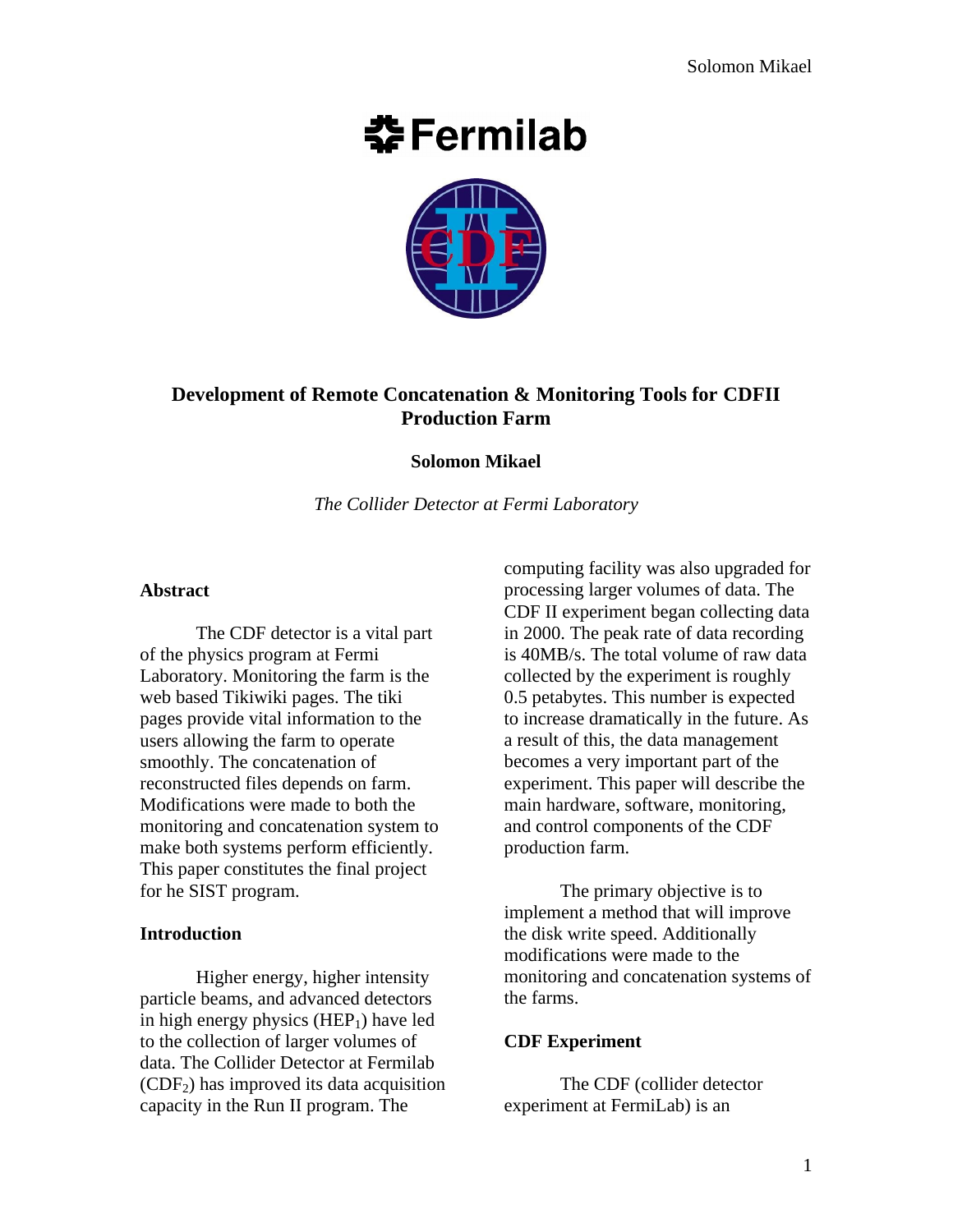international collaboration involving many universities and national laboratories. The 100 ton CDF detector is a large general purpose solenoidal detector which combines precision charged particle tracking with fast projective calorimetry and fine grain muon detection. CDF must manage is made by the collisions or the protons and anti-protons. Of the collisions on a few are hard collisions, those which make energetic particles which go off at large angels from the beam allowing it to pass through the detector. A charged particle will be observed the rest can be tracked by taking into account the transverse momentum based on the conservation of momentum. Also particles that are not detected in the initial layers are detected in the calorimeter. Not all the energy can be accounted for some particles will inevitable escape detection.



To observe the particles generated by the collision there are several detector systems. Each detector system is best at detecting or interacting with a certain particle. Of the millions of collisions per second only a few of them give large angles. The detectors record electronic information on the 1000000 channels. Based on a few of the channels

preliminary information is provided. Triggers make a decision if a collision is interesting or not. As the precision and efficiency of the detector increases so is the amount of information it's able to draw from these collisions. As a result a data management system is imperative for CDF to operate.

# **The CDF Farm**

The primary goal of CDF Production Farm is to perform computing and network intensive tasks in a cost effective manner. The data processing model for the CDF experiment is based on reconstruction of parallel data streams taken with different combinations of physics event triggers. Data processing consists of large clusters of Linux computers with data movement managed by CDF data handling system. The high energy physics experiments (HEP) being done at CDF generated enormous amounts of data and is expected to increase in the future. CDF's challenge was in finding a way to manage the large flow of data through the computing nodes. Condor is the software that manages, controls, and monitors the CDF production farm. Presently the production farm consists of 150 dual CPU PC's with a total computing power of about 800 GHz. The main software components of the farm architecture are SAM and CAF.  $SAM<sub>3</sub>$  stores and retrieves the metadata associated with files. CAF is control system used by all farms inside the experiment for batch job submission and access to the CDF data management system and databases. The new SAM data production system is suitable for job submission to any computing facility in the world that uses the CAF interface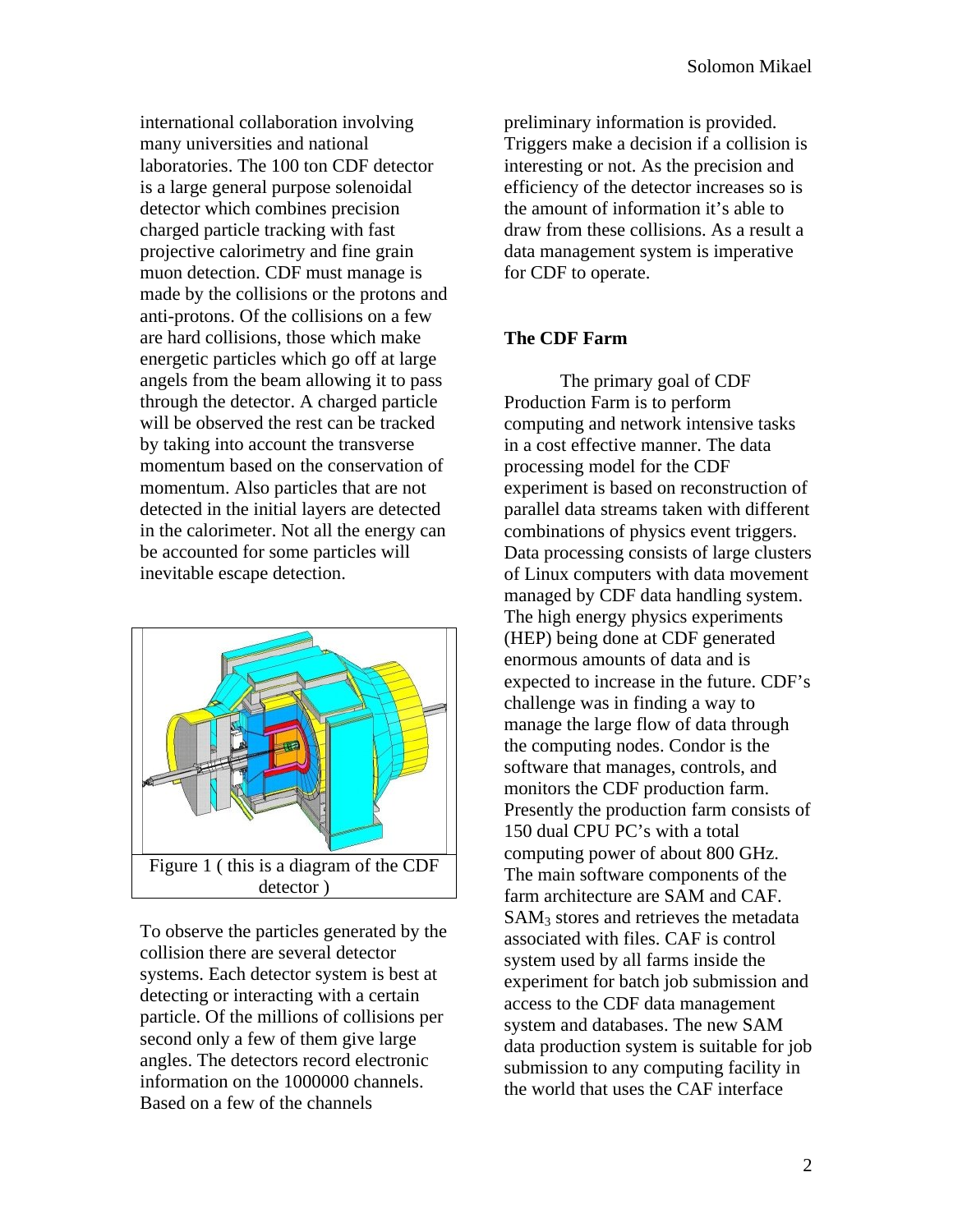with direct access to the SAM data handling and database connection. The production farm is setup to take advantage to grid computing was a CAF headnode and SAM stations. The mass storage system has three major parts: the Enstore system which is used to access data on the tapes, dCache which provides a system for storing and retrieving huge amounts of data which is distributed among a large number of nodes under a single virtual filesystem, and PNFS which is a software used to map all files stored in the root to a Unix like namespace.

### **Software Products**

For CDF farms to accomplish its goals it needs many individual programs to operate. Each program contributes a job to the entire system of the farm. In the end it is this system that programmers and users are familiar with.

#### **I. Condor**

The Condor Project<sub>4</sub> is one of the systems used in the farm. The goal of the Condor Project is to develop, implement, deploy, and evaluate mechanisms and policies that support High Throughput Computing (HTC) on large collections of disruptively owned computing resources. This system enables scientists and engineers to increase their computing throughput. Condor achieves its goal by implementing a specialized work load management system for computer intensive jobs. The batch system in Condor provides a job queuing mechanism, scheduling policy, priority scheme, resource monitoring, and resource management. After submission of a job, in series or in parallel, Condor places them into a queue and chooses

when and where to run the jobs based upon a policy, monitors the jobs progress, and finally informs the user when the job is complete. Condor can be used to manage a cluster of dedicated computer nodes and harness wasted CPU power from idle desktop workstations. A big advantage of using Condor is that it does not require a shared file system across machines.

# **II. CVS**

The concurrent version system also known as  $CVS<sub>5</sub>$  is another software tool used by the farms. CVS is a version control system. It allows one to record the history of source files. For example is there is a bug in a program after it has been modified. CVS allows for retrieval of the old version to see exactly what change caused the bug. CVS stores all the versions of a file in a single file which only stores the difference between versions. The software helps insulate different developers from each other so all developers work in their own directory avoiding overwriting others changes. The files are stored in a centralized repository which stores a complete copy of all the files and directories which are under version control.

# **III. SAM**

For the CDF Farms to operate efficiently there is a need for a system that delivers files and keeps track of the files that have been analyzed. A system that does just this is called SAM or sequential data access via metadata. All the files accessible in a UNIX system area arranged in one big tree the file hierarchy is rooted at /. These files can be spread out over several devices. SAM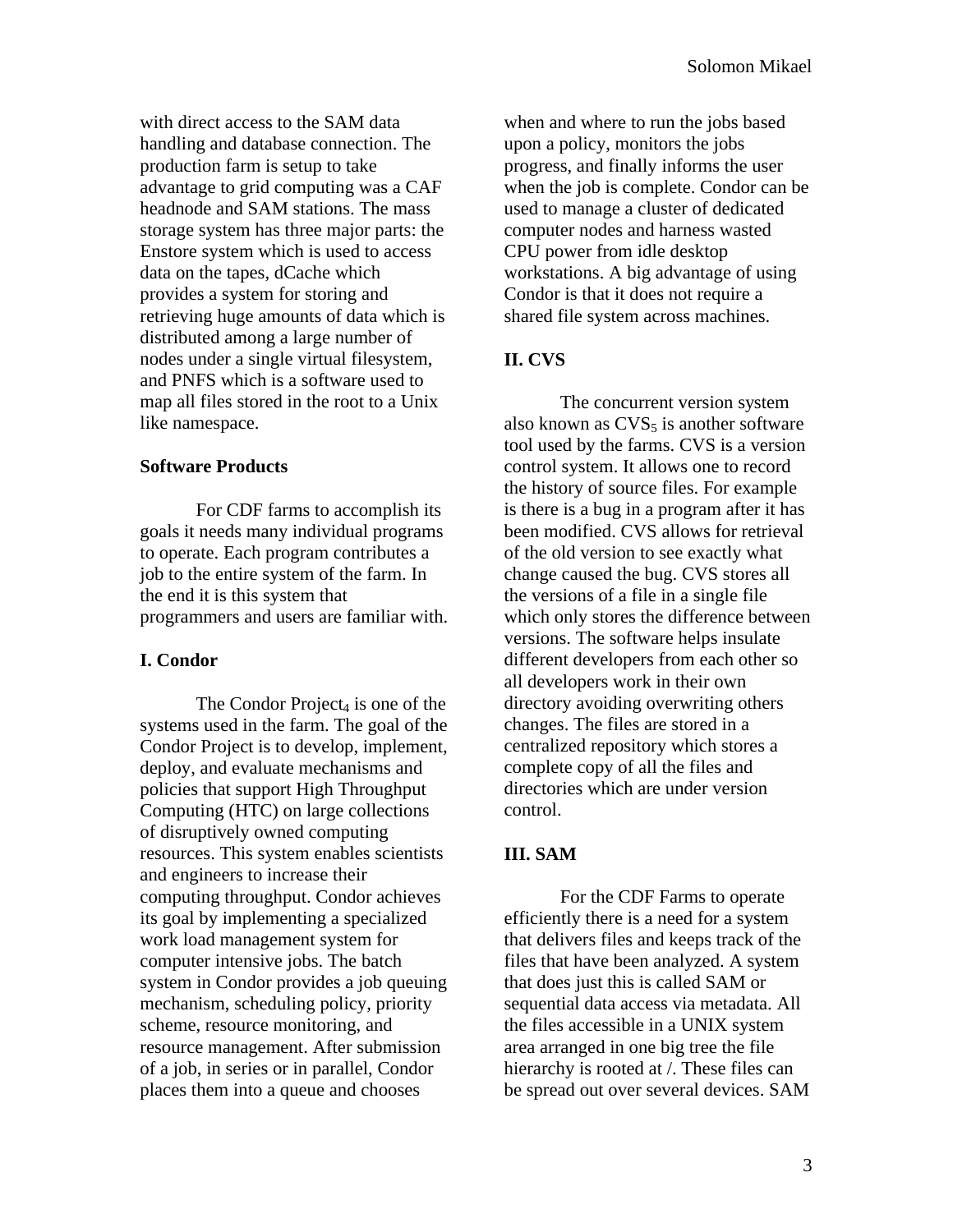mitigates the problem of one person hogging the tape drive and/or flooding the tape system. SAM is a data handling system organized as a set of servers which work together to store and retrieve associated metadata ( data that is used to describe other data which may describe how, when, and by whom the data was received, created, accessed, and modified ) including a complete record of the processing which has used the files. SAM is able: to track locations and comprehensive metadata for each file in the system, provide storage utilities to add a file to a permanent storage location, deliver files on request to systems that have deployed the file delivery components of the SAM system, provide methods for job submission which are coupled to the file delivery mechanism and can utilize location and system information for performance optimization, and track processing information permitting processing to be organized on the basis of the consumption history of a particular data set and allows the construction of processing jobs which use information which other files have processed successfully.

#### **IV. Data Base**

Structured Query Language (SQL) implements a database and interfaces on a computer called a database server. A database is a hierarchy of increasingly complex data structures.  $MySOL<sub>7</sub>$  has an ability to handle an unlimited number of simultaneous users and handle millions or records making it essential to the CDF Farms.

A few of the requirements of the CDF production farm are high

throughput rate, I/O capability, easily configurable system, and efficient error handling. To make these happen the farm must monitor the hardware performance including status reporting and tuning the software of the production farm. The production farm web interface (PFWI) will parse, calculate, and display all major characteristics of the farm. The farm's performance indicators change in real time so the interface reports online results. All steps of processing heavily rely on information from the Oracle database. The worker nodes retrieve: calibration, geometric constants, and reconstructed files. The intermediate output on the worker nodes is declared to the database in order to avoid lost or duplicated events.



### Figure 2 ( the basic schematic of the CDF Farm )

The CDF farm begins raw data processing by accessing the data of the tape storage device. The collision information is stored on the tapes until this point. Then next step is reconstruction of the data. Reconstruction interprets the data that was collected to make it useful for physics analysis. The reconstructed data is then sent to the stagers. In some cases if the files are already 1-2 GB is size there is no need for concatenation. For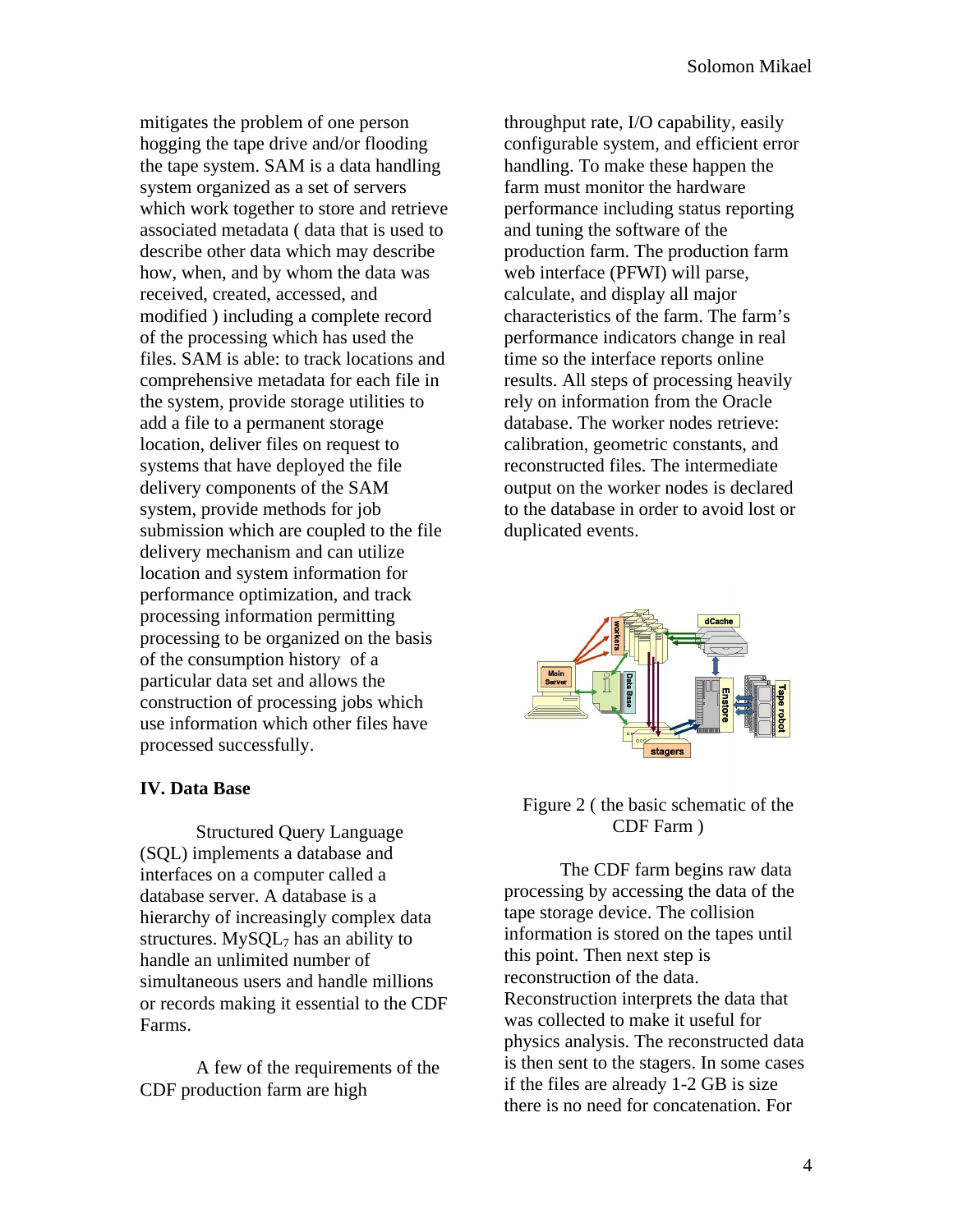the instances where this is not true the concatenation begins on the stagers. The stagers then send the reconstructed and concatenated data back to the tape drives for storage and later access by physicists.

# **Storage Speed**

The issue of increasing the rate the data is written to the tape storage has many factors. In the configuration when the concatenated and the tape upload are running simultaneously the tape upload speed is affected dramatically.



In the present scheme the concatenator and tape uploader are running at the same time resulting in limited I/O from the stagers. Disk access is directly related to the number of simultaneous I/O operations from the disk RAID 5. The two above figures demonstrate two different scenarios. The scenario in Figure 3 demonstrates when the stager is running concatenator as well as the tape uploader. The graphs  $x - axis$  represents the transfer rate in MB/s while thy  $y$ axis represents the number of events that were transferred at a particular speed. The majority of the events that are being sent are on average being transferred at an average rate of about 12 MB/s. In Figure 4 the concatenation is removed from the stagers so the I/O to the disk RAID 5 is limited to the transfer of the data on the stagers. The difference is dramatic. The number of events that are send at a speed of 25 MB/s or higher constitute the majority of the events. This change nearly doubles the transfer rate of the information. The essence of my project at CDF entailed removing the concatenation to the workers to enable the stagers to achieve higher transfer rates to the disk storage.

# **Proposed Structure**

To improve the tape write speed on the CDF farm it was imperative the concatenation be moved to another location. The proposed structure is displayed in Figure 5.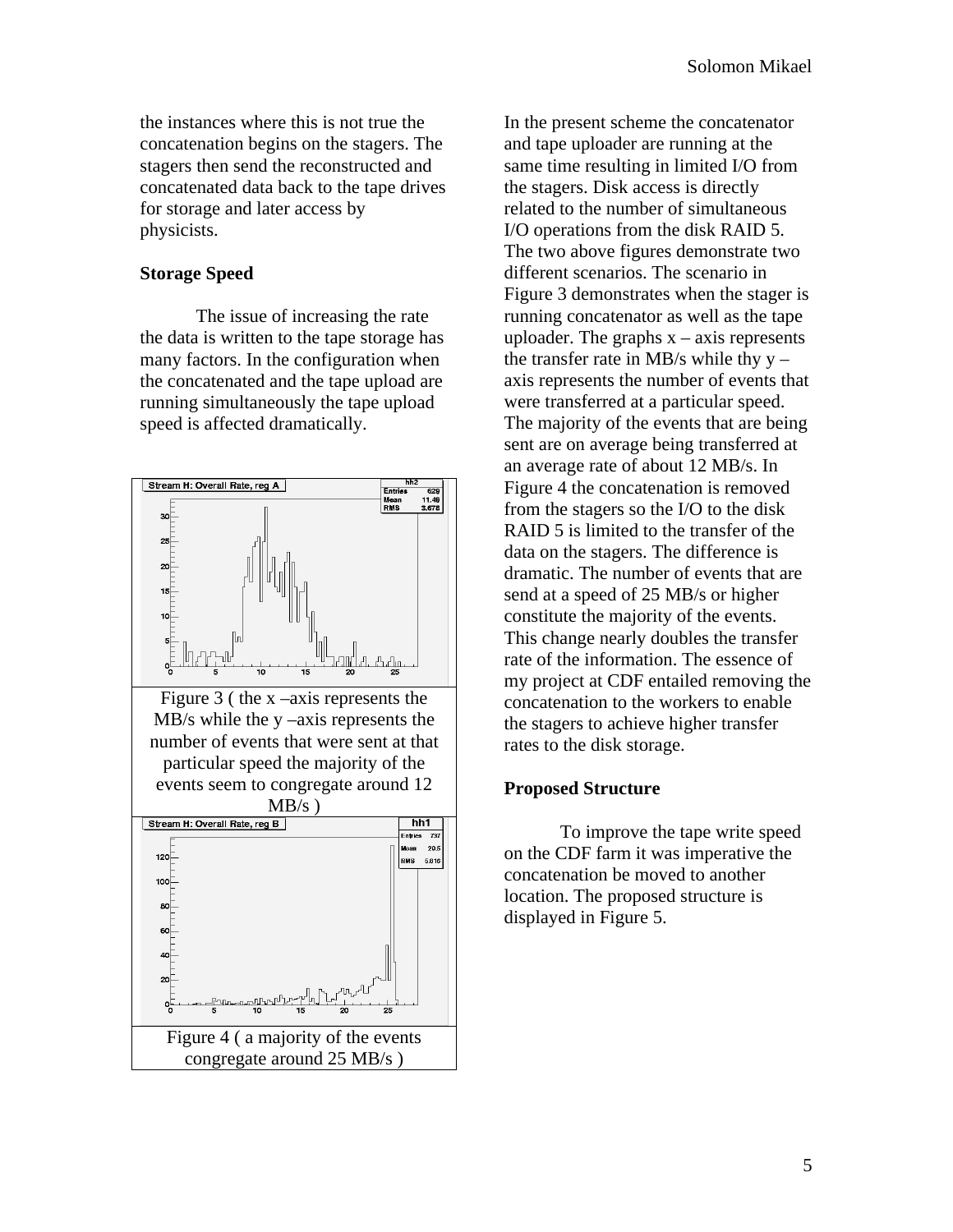

 The stagers are responsible for running the python script mergeSubmit.py. This code will analyze the input directory. The reason for this is so it can make a list of the input files needed for each of the production datasets. The list of input files is inserted in a file called a Tool Command Langue (.tcl) file which drives a binary code for concatenation. Once this file has been composed a job can be submitted to CAF. CAF divides the job into sessions and assigns to the workers. The workers will be held with the responsibility of concatenation. Once on the workers the script copies the input files. It knows where the files are because of the constructed .tcl file. Additionally when the submission to the worker is made certain parameters are established to specify certain parameters of the specific submission. The binary code for the concatenation is then run. The goal is creating files that are 1-2 GB in size. The reason for this is to optimize the speed that the data is being written to the tape drives. The output files are then written back to the stager. An advantage of this process is the output file generated is on the worker. This allows

for it to be accessed by other mean instead of it being localized on a stager. For this configuration the output file is then written back to the stager. This system is intended to circumvent the problem of the RAID 5 getting numerous I/O calls which affect the rate data can be transmitted to the tape drives.

#### #!/bin/bash

name=`basename \$0`

```
. ./cdfopr/scripts/common_procedures
. ./cdfopr/scripts/parse_parameters $* > temp_parse_log
echo $TCL_FILE
echo $PARAM_USER
echo $PARAM_HOST
echo $PARAM_PATH
```

```
cmd="fcp -c ${RCP} 
${FCP_USER}@${FCP_HOST}:${PARAM_PATH}/${TCL_FILE} 
.";
$cmd
STATUS=$?;
if[ STATUS -ne 0 ];then
   echo "$TCL_FILE was not able to be copied"
   exit 1;
fi
for file_loc in ` temp.awk –v num=$SEGMENT_NUMBER `;do
   cmd="fcp -c ${RCP} 
${FCP_USER}@${FCP_HOST}:${file_loc} . ";
```
 \$cmd STATUS=\$?; if [ STATUS -ne 0 ];then echo "\$file\_loc was not able to be copide fi

done

Figure 6 (find\_tcl.sh code used to extract the corresponding location of the input files and send the files to the appropriate worker )

| #!/bin/awk                                                  |  |
|-------------------------------------------------------------|--|
| BEGIN {<br>flag = $0$ ;<br>λ                                |  |
| /SEGMENT NUMBER/{<br>if $(\$5 == seq) {$<br>flag = $1$<br>} |  |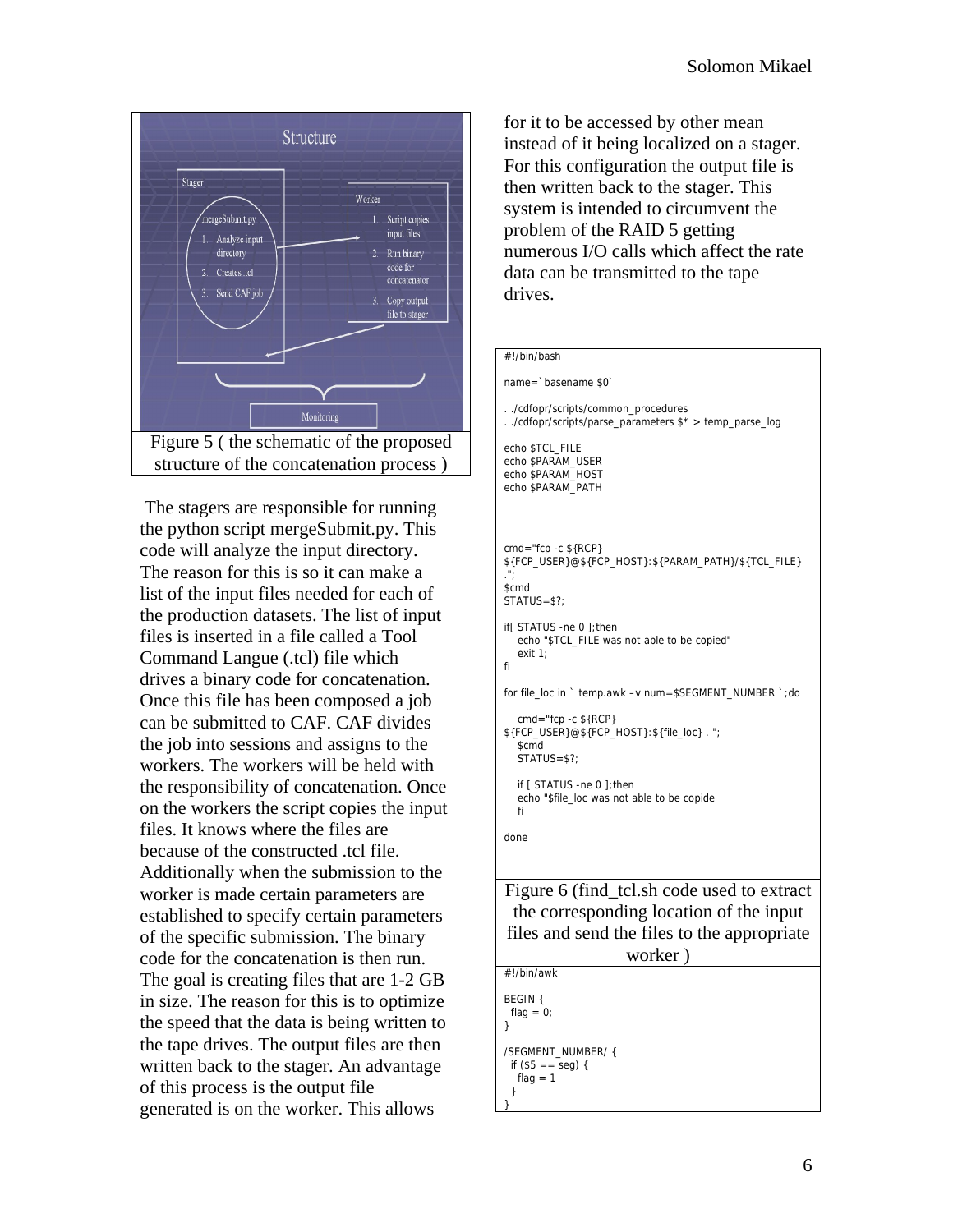

extract the information needed from the .tcl file )

Figure 6 displays a short excerpt of the code used to perform the proposed task. The code is a combination of shell scripting and the awk editor. The awk editor helped in parsing the .tcl file to extract the location of the input files associated with a specific project. This code would be implemented right after step 2 on the stager in Figure 5. While this entire process is taking place the farm is being monitored. Monitoring is an essential part of the CDF farms. It enables the farm members to maintain the entire farm system in an efficient manner.

# **Farm Control & Monitoring**

The CDF Farm is a huge system that requires the attention on many individuals. To take the most advantage of those individuals time there needs to be an intuitive interface. Farm maintenance is significantly simplified by introducing wiki-based farm projects. Tikiwiki<sub>8</sub> software is an extremely efficient tool for webbased documentation. Additionally its underlying database serverkeeps a history of all changes to the Farm Projects. The tiki pages with Project configurations give the possibility to:

keep track of all existing projects, start or stop the projects, change resource sharing between projects. Several of the pages that the farms relied on needed slight modification to improve the overall presentation of the information on the tiki pages.



Figure 8 shows the initial orientation of the page. This information is all presented in an unclear manner and there isn't a way to contact the individual running the particular project. To make these edits possible a few modifications needed to be made to include columns and remove others. This was all done using the online tiki editor. Another group of pages were modified to make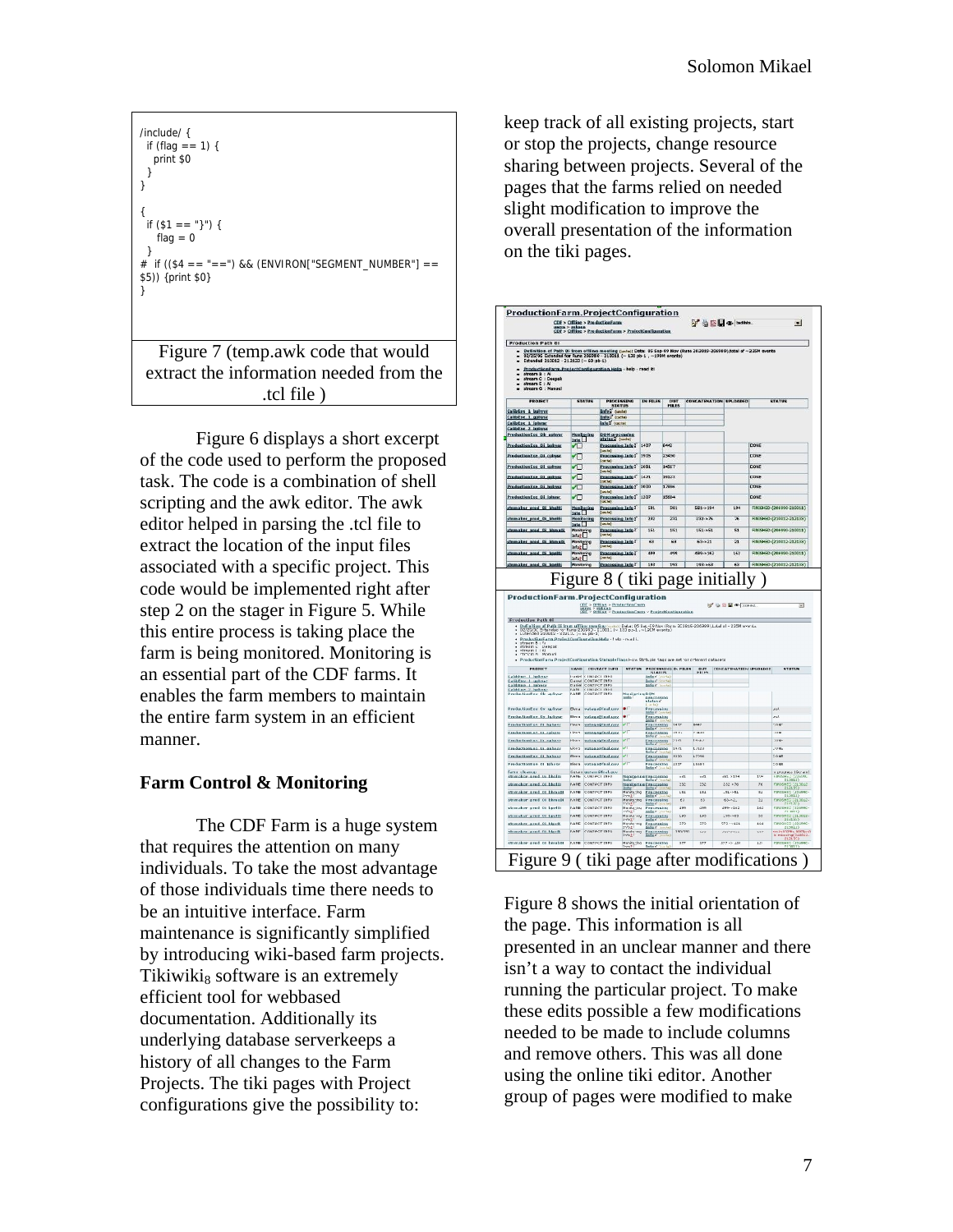the information more presentable. Instead of using the online tikiwiki editor python script was edited. The script itself was made to interface with html format. Also some adjustments were made including: removing columns, adding jobid information, and fixing hyperlinks. Figures 10 and 11 show the page before and after respectively.

| reach to         | oremon time                       | mme,<br>ovects | 380  | CAM dataset id                                                                                                       |                    | dolo a                  | Ns.F(z)<br>psod.red<br>ceration taxs (processed)?<br>ters | $2$ een<br>prodused<br>Forocessed (<br>dY's key | an He<br>processes<br>Nev +                         |                      |                                   | satisfiere craza (tigger, event, cow cata)    |
|------------------|-----------------------------------|----------------|------|----------------------------------------------------------------------------------------------------------------------|--------------------|-------------------------|-----------------------------------------------------------|-------------------------------------------------|-----------------------------------------------------|----------------------|-----------------------------------|-----------------------------------------------|
| day is list      |                                   |                |      |                                                                                                                      |                    |                         | 040173200                                                 | 0072000<br><b>Discovition</b>                   |                                                     |                      |                                   |                                               |
| 3 days in fart   |                                   |                |      |                                                                                                                      |                    |                         | 90:50:73000                                               | <b>bacc</b>                                     |                                                     |                      |                                   |                                               |
| 7 days in first  |                                   |                |      |                                                                                                                      |                    |                         | 90:50:73000                                               | zvwp.<br>http:/                                 |                                                     |                      |                                   |                                               |
| All in firt      |                                   |                |      |                                                                                                                      |                    |                         | 3155(3155) /<br>33.5                                      | <b>DELEGRADO</b><br>34805157                    |                                                     | $\ddot{\text{o}}$    |                                   |                                               |
| 220859           | 2016/09/02<br>25.10.54            | 540401         | 104  | CashEas . spling 220855 223259 0100000                                                                               |                    | 2016/06/29              | 0(0) / 0                                                  | 0:07 122562                                     |                                                     | $\ddot{\phantom{0}}$ |                                   |                                               |
| 220847           | 206000                            | 2012/03/72     | 10.4 | CashEar : selva 220347-220547                                                                                        |                    | 2016/06/29<br>13 35 6 3 | 040.70                                                    | 0007294970                                      |                                                     | $\mathbf{0}$         |                                   |                                               |
| 2208/5           | 206000                            | 027925         | 105  | CaskEar . splica 220845 220845 (3 2455)                                                                              |                    | 2016/05/29              | 040770                                                    | 0:07 168322                                     |                                                     | $\theta$             |                                   |                                               |
| 2208/4           | 2016/09/02                        | 9296-1         | 105  | CallEar . adva 220841-23324 333423                                                                                   |                    | <b>Daniel Director</b>  | 040.76                                                    | 0307159237                                      |                                                     | $\mathbf{0}$         |                                   |                                               |
| 153784           | 2060331                           | 11-033         | 105  | Coldier 1 Sylva Suiten 2018) 2006/08/18                                                                              |                    |                         | Date 213                                                  | 12037-0014                                      |                                                     | $\mathbf{u}$         |                                   |                                               |
| 29375            | 2099331<br>10%                    | <b>Allen</b>   | 104  | Schleen 1 Setym Robert 220-601                                                                                       |                    | 201671673<br>13:4955    | $B(0)$ 2.0                                                | 0007.4663                                       |                                                     | ű                    |                                   |                                               |
| 201743           | 20607231                          | :stees         | 10.4 | Collettes 1 Tychner 020748 201743 2006/06/13                                                                         |                    |                         | $0.027$ / $C$                                             | 010120976                                       |                                                     | û                    |                                   |                                               |
| 200745           | 20360723.                         | 753335         | 10.4 | Calletter 1 Technol 220545 220745 212044                                                                             |                    | 20060603                | 000770                                                    | 0:07 116371                                     |                                                     | ò                    |                                   |                                               |
| 223735           | 206053.                           | 1932           | 10.4 | ColkEns : School 220735 223735 20060603                                                                              |                    |                         | 000.70                                                    | 00720265                                        |                                                     | ó                    |                                   |                                               |
|                  | 07.10.10<br>2060490               | 02255          |      |                                                                                                                      |                    | 2067673                 | 070770                                                    | 0:07 150%                                       |                                                     | ö                    |                                   |                                               |
| 220733           | 21 10 27<br>2060.63               |                | 10.4 | CalkBre 1 Salvar 220732-223733                                                                                       |                    | 13.24-11<br>8063679     |                                                           |                                                 |                                                     |                      |                                   |                                               |
| 223732           | 21.10.10<br>2060.63               | 5816           | 10.4 | CashEat - pplace 220732 223732 09-4500                                                                               |                    | 9063676                 | 04037.0                                                   | CO7 1845                                        |                                                     | $\ddot{\theta}$      |                                   |                                               |
| 22373.           | \$1028<br>2060331                 | 323303         | 105  | CashEar : selvia 200731-22173.                                                                                       |                    | 132342                  | 040376                                                    | 0:037 - 1831                                    |                                                     | ō                    |                                   |                                               |
| 253733           | $+10.20$<br>2060331               | cysov          | 305  | Customs - System Support 201740 2006/06/18 1889/01                                                                   |                    |                         |                                                           | 0307146209                                      |                                                     | 'n.                  |                                   |                                               |
| men              | 11.102                            | 199KS2         | 105  | Index 1 Setur Sauce 20161 20060603                                                                                   |                    |                         | 000.40                                                    | 00/1456                                         |                                                     | ū                    |                                   |                                               |
|                  | Last updated: 06/21/2006 10:43:20 |                |      | A formalled lext life: ProductionExe Or bplreat left<br>TOTAL PROCESSING STATUS: produced - 100.00 uploaded - 100.00 |                    |                         |                                                           | Figure 10 (web page initially)                  |                                                     |                      |                                   |                                               |
| mm               | calibration page - 17 JEST1       |                |      |                                                                                                                      | Tob<br>stammary    |                         | No. Files produced                                        |                                                 | No.Fverts produced                                  |                      |                                   |                                               |
| ummlize          | SAM dataset id                    |                |      |                                                                                                                      | m<br>cycle         |                         | (processed) / total                                       |                                                 | (processed) / stream                                |                      |                                   | samStore crash (trigger,<br>event, raw data). |
| 212133           |                                   |                |      | Productionline 0i bphysr 212094 212133 JID                                                                           | 328670<br>251638   | $-4001/9$<br>18(3) / 3  |                                                           |                                                 | 50348/294684) / 49114<br>19345/102948) / 18152      |                      | 54<br>18                          |                                               |
| 212094<br>212093 |                                   |                |      | ProductionExe 0i bphysr 212094 212133 JID<br>Productionline 0i bphys: 212093 212093 JID                              | 21/1992/1          |                         | 144(24) / 24                                              |                                                 | 193573110910707/181815                              |                      | 144                               |                                               |
| 212002           |                                   |                |      | ProductionExe 0i bphysr 212001 212002 ITD                                                                            | 17808              | 60371                   |                                                           |                                                 | 5768(33270) / 5545                                  |                      | ă                                 |                                               |
| 212091           |                                   |                |      | ProductionEsse 0i bphysr 212091 212092 JID                                                                           | 254322             | 30(5) / 5               |                                                           |                                                 | 35142/200004) / 33334                               |                      | $\infty$                          |                                               |
| 212011           |                                   |                |      | ProductionExe 0i bphysr 212011 212011 JID                                                                            | 1150961            |                         | $132(22)$ / 22                                            |                                                 | 168149(950412) / 158402                             |                      | 132<br>132                        |                                               |
| 212009<br>211903 |                                   |                |      | ProductionExe 0i bphysr 212009 212009 JID<br>ProductionExe 0i bohvar 211903 211903 JID                               | 936928<br>6381483  |                         | 132(22) / 22<br>17:1(79) / 79                             |                                                 | 156552(885192) / 147532<br>643474(3621681) / 604885 |                      | 474                               |                                               |
| 211883           |                                   |                |      | Productionline 0i bphys: 211873 211883 JID                                                                           | 652032             | 307537.5                |                                                           |                                                 | 12729/2391001 / 39851                               |                      | 30                                |                                               |
| 211882           |                                   |                |      | ProductionExe 0i bphyst 211873 211883 ITD                                                                            | 445776             | 24(4) / 4               |                                                           |                                                 | 20202(164382) / 27307                               |                      | $^{24}$                           |                                               |
| 211877<br>211876 |                                   |                |      | ProductionExc 0i bphysr 211873 211883 JID<br>ProductionExe 0i bphysr 211873 211883 JID                               | 132709<br>19864    | 6(1)/1<br>6(1) / 1      |                                                           |                                                 | 8333(46932) / 7822<br>1123(6540) / 1090             |                      | $\overline{\delta}$<br>6          |                                               |
| 211873           |                                   |                |      | ProductionExe 0i bohvar 211873 211883 JID                                                                            | 134670             | 12(2)/2                 |                                                           |                                                 | 87536493981/8237                                    |                      | 12                                |                                               |
| 211872           |                                   |                |      | Productionlyxe 0i bohvar 211867 211872 JID                                                                           | 63461              | 6(1)/1                  |                                                           |                                                 | 3403(19584) / 3264                                  |                      | ó                                 |                                               |
| 211871           |                                   |                |      | ProductionEse 0i bplost 211867 211872 IID                                                                            | 78963              | $o(1)$ / 1              |                                                           |                                                 | 4659(26700) / 4450                                  |                      | $\overline{\delta}$               |                                               |
| 211870<br>211867 |                                   |                |      | ProductionEse 0: bphysr 211867 211872 III)                                                                           | 217560<br>1545151  | 12(2)/2                 | 96(16)/16                                                 |                                                 | 14722/83142) / 13857<br>129162(727836) / 121306     |                      | $\overline{12}$<br>$\overline{a}$ |                                               |
| 211633           |                                   |                |      | ProductionExc 0i bphysr 211867 211872 JID<br>ProductionExe 0i bphysr 211631 211633 JID                               | 394922             |                         | 60/107/10                                                 |                                                 | 59630(334904) / 56857                               |                      | 60                                |                                               |
| 211631           |                                   |                |      | ProductionExe 0i bphysr 211631 211633 JID                                                                            | 367271             | 540010                  |                                                           |                                                 | 54040(312486) / 52081                               |                      | S.                                |                                               |
| 211554           |                                   |                |      | Productionline 0i bphyss 211554 211554 JID                                                                           | 11266593           |                         | 1132(197) / 197                                           |                                                 | 1455544(8213447) / 1373459                          |                      | 1187                              |                                               |
| 211430           |                                   |                |      | ProductionExe 0: bployst 211539-211539 IID                                                                           | 10721136<br>10694  | 6(1)/1                  | 030/1553 / 155                                            |                                                 | 1213280/6849168171141528-930                        |                      | ś                                 |                                               |
| 211538<br>211481 |                                   |                |      | ProductionExc 0i bphysi 211463 211538 JID<br>ProductionExe 0i bphysr 211463 211538 JID                               | 51116              | 6(1)/1                  |                                                           |                                                 | 1565(9186) / 1531<br>2644(15258) / 2543             |                      | $\overline{s}$                    |                                               |
| 211479           |                                   |                |      | ProductionExe 0i bphysr 211463 211538 JID                                                                            | 22143              | 60/1                    |                                                           |                                                 | 1149(6744) / 1124                                   |                      | ó                                 |                                               |
| 211463<br>211452 |                                   |                |      | ProductionExe 0i bphys: 211/63 211538 JID<br>Productionlyse Bi bphys: 211452-211452-HD                               | 1761267<br>4728223 |                         | 102(17) / 17<br>438(73) / 73                              |                                                 | 140486(793080) / 132180<br>583553(3206121) / 519101 |                      | 102<br>438                        |                                               |

Another python script that was edited is df\_disk.py. The intention with this script was to display the disk space on the 32 partitions on the different servers. This expedited the process of obtaining the server information. The code and the

respective result are displayed in Figures 12 and 13.

| Statisia/df disks.py                                                                       |                |  |                                                                  |                             |          |              |
|--------------------------------------------------------------------------------------------|----------------|--|------------------------------------------------------------------|-----------------------------|----------|--------------|
| fcdflnx3 quota 143245240 204800000 204800000                                               |                |  |                                                                  | 416916                      | $\Omega$ | 0 /525000000 |
| fodflnx3 933G 534G 399G 58% /cdf/opr                                                       |                |  |                                                                  |                             |          |              |
| fcdflnx3<br>fnedfsrv0                                                                      |                |  | 2.0T 253M 1.9T 1% /cdf/opr2<br>275G 134G 128G 52% /home/cdfprd : | 52                          |          |              |
| fncdfsrv3 2.0T 217G 1.8T 11% /export                                                       |                |  |                                                                  |                             |          |              |
| fnedfsrv4                                                                                  |                |  | 2.0T 140G 1.9T 7% /export                                        |                             |          |              |
| <i>incdfsrv5</i>                                                                           |                |  | 1.9T 1.5T 371G 814 /export/datal                                 |                             |          |              |
| fnodfsrv5                                                                                  |                |  | 1.9T 1.2T 658G 65% /export/data2                                 |                             |          |              |
| fnedferu5                                                                                  |                |  | 1.9T 1.4T 504G 73% /export/data3                                 |                             |          |              |
| fnedfsrv5                                                                                  |                |  | 1.9T 1.1T 795G 58% /export/data4                                 |                             |          |              |
| fnedfsrv6                                                                                  |                |  |                                                                  |                             |          |              |
| fnedfsrv6                                                                                  |                |  |                                                                  |                             |          |              |
| fncdfsrv6<br>fnedfsrv6                                                                     |                |  |                                                                  |                             |          |              |
| fnodfsrv7                                                                                  |                |  |                                                                  |                             |          |              |
| fnedfsrv8                                                                                  | 2.0T 3.9G 2.0T |  | 14 /export                                                       |                             |          |              |
| fcdfdata133 1.8T 217G 1.6T 12% /export/datal                                               |                |  |                                                                  |                             |          |              |
| fcdfdatail33 1.8T                                                                          |                |  | 22G 1.8T 2% /export/data2                                        |                             |          |              |
| fcdfdata133 1.8T 7.2M 1.8T 14 /export/data3                                                |                |  |                                                                  |                             |          |              |
| fcdfdata133 1.8T 1.2M 1.8T 1% /export/data4                                                |                |  |                                                                  |                             |          |              |
| fodfdata133 1.8T 1.2M 1.8T 14 /export/data5                                                |                |  |                                                                  |                             |          |              |
| fcdfdata133 1.8T 1.2M 1.8T 1% /export/data6<br>fcdfdata133 1.8T 1.2M 1.8T 14 /export/data7 |                |  |                                                                  |                             |          |              |
| fodfdata133 1.8T 871G 899G 50% /export/data8                                               |                |  |                                                                  |                             |          |              |
| fcdfdatal34 1.8T 721G 1.1T 40% /export/datal                                               |                |  |                                                                  |                             |          |              |
| fedfdatal34 1.8T                                                                           |                |  | 33G 1.8T 24 /export/data2                                        |                             |          |              |
|                                                                                            |                |  |                                                                  |                             |          |              |
|                                                                                            |                |  |                                                                  |                             |          |              |
|                                                                                            |                |  |                                                                  |                             |          |              |
|                                                                                            |                |  |                                                                  |                             |          |              |
| fcdfdata134 1.8T                                                                           |                |  | 47M 1.8T 1% /export/data8                                        |                             |          |              |
| fnedf171 is down                                                                           |                |  |                                                                  |                             |          |              |
| fodfdata057 is down                                                                        |                |  |                                                                  |                             |          |              |
| fodfdata055 is down                                                                        |                |  |                                                                  |                             |          |              |
|                                                                                            |                |  | checked at: 05 Aug 2006 Sat 00:37:51                             |                             |          |              |
|                                                                                            |                |  |                                                                  |                             |          |              |
|                                                                                            |                |  |                                                                  |                             |          |              |
|                                                                                            |                |  | Figure 12 (info on the partitions which                          |                             |          |              |
|                                                                                            |                |  |                                                                  |                             |          |              |
|                                                                                            |                |  |                                                                  |                             |          |              |
|                                                                                            |                |  |                                                                  |                             |          |              |
|                                                                                            |                |  |                                                                  | are updated with cron jobs) |          |              |
| $p =$ string.find(output, '/export/data4')                                                 |                |  |                                                                  |                             |          |              |
|                                                                                            |                |  |                                                                  |                             |          |              |
| $usage = string.strip(out[p-24:p])$                                                        |                |  |                                                                  |                             |          |              |
|                                                                                            |                |  |                                                                  |                             |          |              |
| fp.write(""" fncdfsrv5 %20s /export/data4 """ % usage)                                     |                |  |                                                                  |                             |          |              |
|                                                                                            |                |  |                                                                  |                             |          |              |
| fp.write("\n")                                                                             |                |  |                                                                  |                             |          |              |
| percentage = string.strip(output[p-5:p-2])                                                 |                |  |                                                                  |                             |          |              |
|                                                                                            |                |  |                                                                  |                             |          |              |
| if string atoi(percentage) > 90 : IsFull=1                                                 |                |  |                                                                  |                             |          |              |
|                                                                                            |                |  |                                                                  |                             |          |              |
|                                                                                            |                |  |                                                                  |                             |          |              |
|                                                                                            |                |  |                                                                  |                             |          |              |
|                                                                                            |                |  |                                                                  |                             |          |              |
|                                                                                            |                |  |                                                                  |                             |          |              |
|                                                                                            |                |  |                                                                  |                             |          |              |
|                                                                                            |                |  |                                                                  |                             |          |              |
|                                                                                            |                |  |                                                                  |                             |          |              |
| Figure 13 (an excerpt of code that helps                                                   |                |  |                                                                  |                             |          |              |
|                                                                                            |                |  |                                                                  |                             |          |              |
|                                                                                            |                |  | generate the partition information in                            |                             |          |              |
|                                                                                            |                |  |                                                                  |                             |          |              |
|                                                                                            |                |  |                                                                  |                             |          |              |
|                                                                                            |                |  | Figure 12)                                                       |                             |          |              |

 The information about the servers are continuously updated using the cron jobs. The information's previous update was made Aug 5 as can be seen at the bottom of figure 12. All of these systems are interconnected resulting in one large cohesive farm unit. Enabling users to access and monitor the farms in an effective and efficient manner.

# **Conclusion**

The monitoring and concatenation systems at the CDF Farms are an essential part to its function. The monitoring system obtained the needed modifications. The concatenation aspect of the project received several changes.